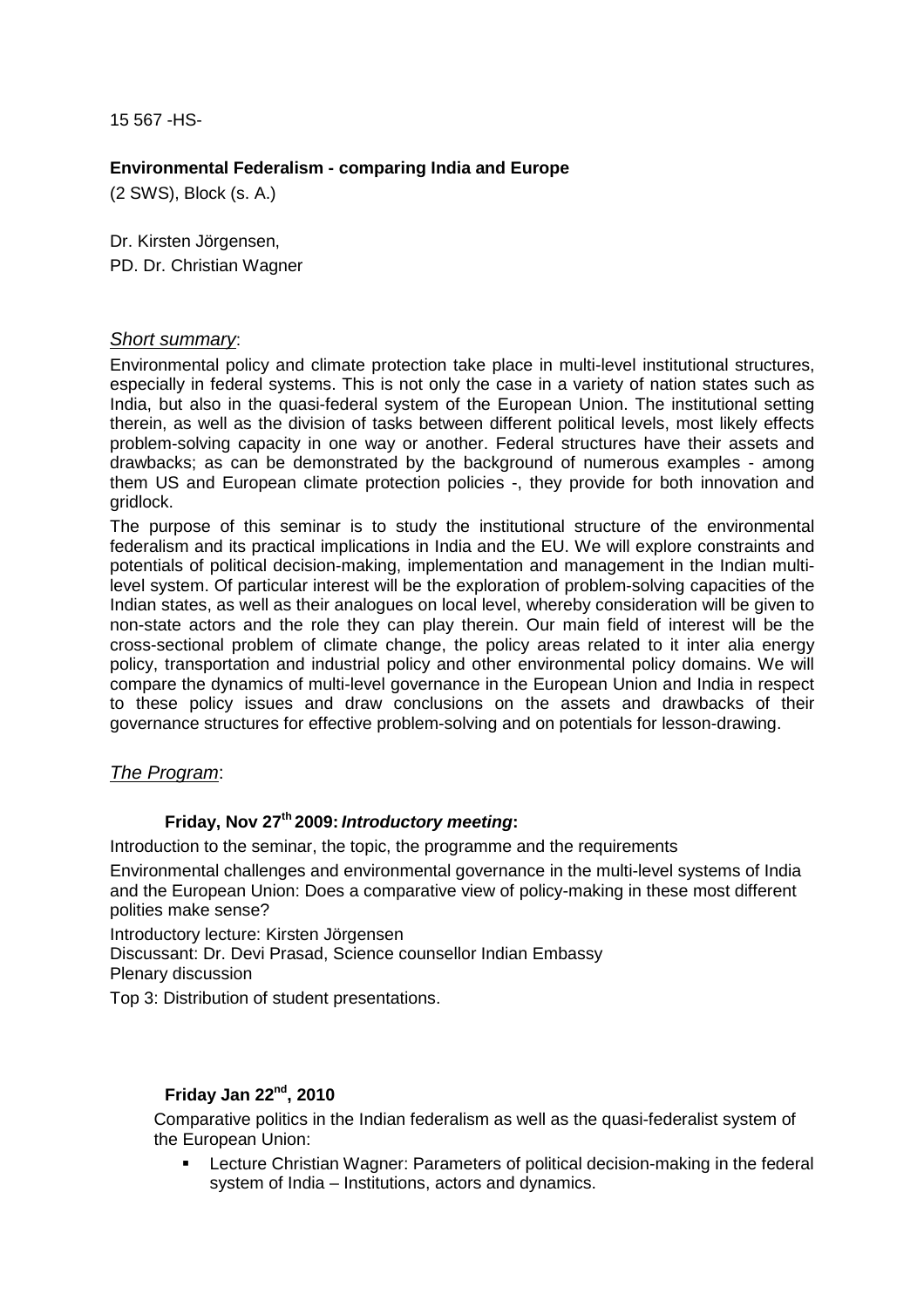Lecture Kirsten Jörgensen: Environmental governance in the quasi-federal structures of the European Union – Institutions, actors and dynamics.

Recommended reading: Wagner/Knill

Plenary Discussion

 Electronic waste Management – comparing multi-level governance in Europe and India (Guest student group: Philip Strothmann, Alexander Lloyd, Yvonne Dinter, Alexandra Skinner present their project from WS 09/10)

#### Plenary discussion

Work in groups: Formulating basic assumptions concerning the constraints and potentials of political decision-making, implementation and management in India and Europe.

# **Friday Jan 29th**

Studying cases of environmental politics in different policy domains – identifying pattern and dynamics (In the morning):

- **Promoting renewable energy a number of Indian states on the forefront** Student presentation based on a student project from 2008 and own research By Alexander Reinhard (MA )
- Water Management Conflict and dispute between Indian states and centrestates dynamics (Guests: Steffen Schwörer, Stefan Görlitz, Marius Ferdin present their project from WS 09/10)
- Climate Protection Adaptation in the northern states of India. Policies regarding to the melting glaciers of the Himalaya (Fabian Schroth)

### Plenary discussion

Work in groups: Drawing conclusions from the case studies concerning the constraints and potentials of environmental performance in the federal system of India.

#### Afternoon:

Discussion:

### **Saturday, Jan 30th**

Students present case studies on state policies:

- Climate Protection Mitigation in selected Indian States (Anne Raaum Christensen)
- The role of the third tier of government the local level in climate governance (adaptation) (Anasha Petersen)
- Clean Air policies and the role of the Indian Civil Society (Iolanda Saviuc and Susan Welsh MA)

Plenary discussion: Summing up with Guest: Dr. Devi Prasad Course evaluation

Attendance and grading